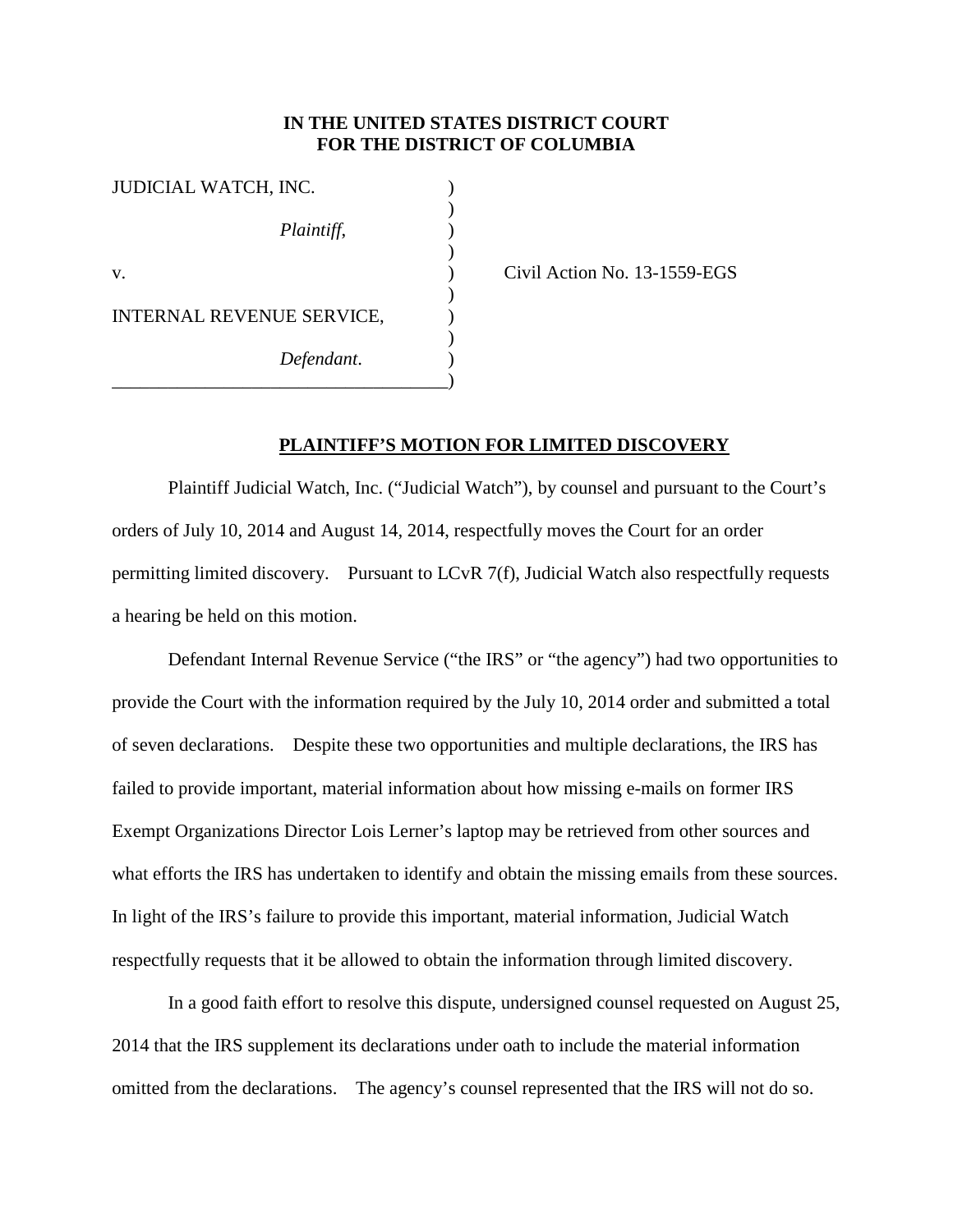The parties also met with Magistrate Judge Facciola on August 25, 2014 to try to reach some consensus over the missing records, but these efforts were unsuccessful.

Before filing this motion, Judicial Watch asked the agency's counsel on September 10, 2014 whether the IRS would consent to limited discovery related to the missing records and the agency's efforts to retrieve them from other, available sources. Attorneys for the IRS represented they were not able to provide a response as of the time this motion was filed.

## **MEMORANDUM OF LAW**

1. This litigation presents a rare case in which revelations about crashed hard drives and missing e-mails, conflicting public reports about backup systems, and material omissions to the Court raise serious questions about an agency's compliance with FOIA. Limited discovery is needed to answer these questions.

2. The parties appeared before this Court for a status conference on July 10, 2014, after alarming news reports indicated that a large quantity of the records at issue in this FOIA litigation were missing due to an alleged hard drive crash of Ms. Lerner's laptop. Based on these reports, it was apparent that the IRS had withheld material information from the Court and Plaintiff for months. During the July 10, 2014 status conference, the Court ordered the IRS to provide sworn declarations from agency officials describing what happened to the laptop on which Ms. Lerner's e-mails had been stored, how the missing e-mails may be retrieved from other sources, and what efforts, if any, the IRS had undertaken to obtain the missing e-mails from those sources. In its ruling, the Court explained:

> [T]he declaration should also include information that may assist the parties in recovering the subject matter of the lost e-mails from other sources. I think that's highly relevant. So there will be two main parts, A and B. A will be the Lois Lerner part, and B will be, how do we get this information that's been lost from other sources, and that's going to be highly relevant as well, and that's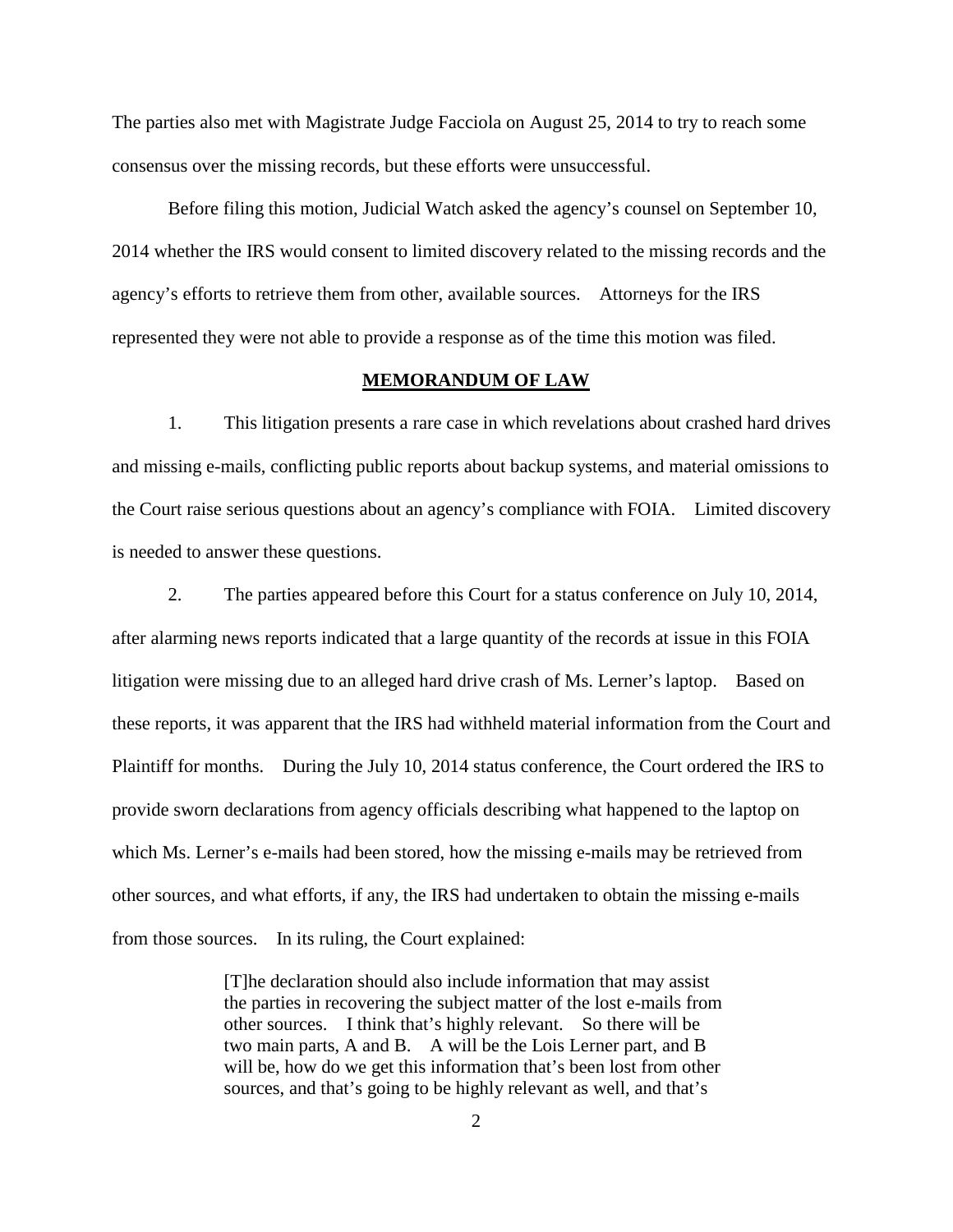also going to inform the Court whether there's a need for limited discovery. [1](#page-2-0)

July 10, 2014 Status Conference Trans. at p. 38, lines 9-16; Minute Order, pt. 2. The declarations were to be provided by August 10, 2014.

3. The IRS submitted five sworn declarations on August 11, 2014. In the declarations, the IRS admitted that Ms. Lerner's hard drive had been destroyed. However, all five declarations omitted information required by Part B of the Court's order – *how to retrieve the missing e-mails from other sources*. Dkt. No. 26 (July 10, 2014 Minute Order); Transcript of July 10, 2014 Status Hearing ("Trans.") at p. 38, lines 9-15; Minute Order at subpart (2). As a result, the Court *sua sponte* ordered the IRS on August 14, 2014 to supplement its declarations by August 22, 2014. As part of its second order, the Court again directed the IRS to provide information about how the missing e-mails may be retrieved from other sources, such as Ms. Lerner's BlackBerry, iPhone or iPad. August 14, 2014 Minute Order. The second set of declarations, submitted by the IRS on August 22, 2014, also failed to address how the missing e-mails could be retrieved from other sources and produced to Judicial Watch.

4. In an August 22, 2014 telephone conference, IRS attorneys informed Judicial Watch about the existence of an electronic data backup system that stores all government records in the case of a catastrophic event.<sup>[2](#page-2-1)</sup> The agency's attorneys also asserted that the Treasury

<span id="page-2-0"></span><sup>&</sup>lt;sup>1</sup>The parties were also ordered to meet and confer with Magistrate Judge Facciola by September 10, 2014, to discuss how the lost e-mails are retrievable, if at all, from other sources. Dkt. No. 26 (July 10, 2014 Minute Order); Trans. at p. 39. While Judicial Watch would like to be able to disclose to the Court the discussions held between the parties before Judge Facciola, agency attorneys have notified counsel that the IRS takes the position that the meet and confer session was a confidential settlement discussion that should not be publicly disclosed.

<span id="page-2-1"></span> $2^2$ The backup system described by the IRS's attorneys is similar to what government experts have identified in discussions with Judicial Watch's attorney as a component of the Continuity of Government program. This program apparently includes an offsite backup system (in addition to the agency's regular onsite backup storage systems) created for purposes of avoiding loss of essential data in the event of a catastrophic event. *See also* September 5, 2014 letter from House Subcommittee Chairman Jim Jordan, attached as Ex. 1, at p. 3.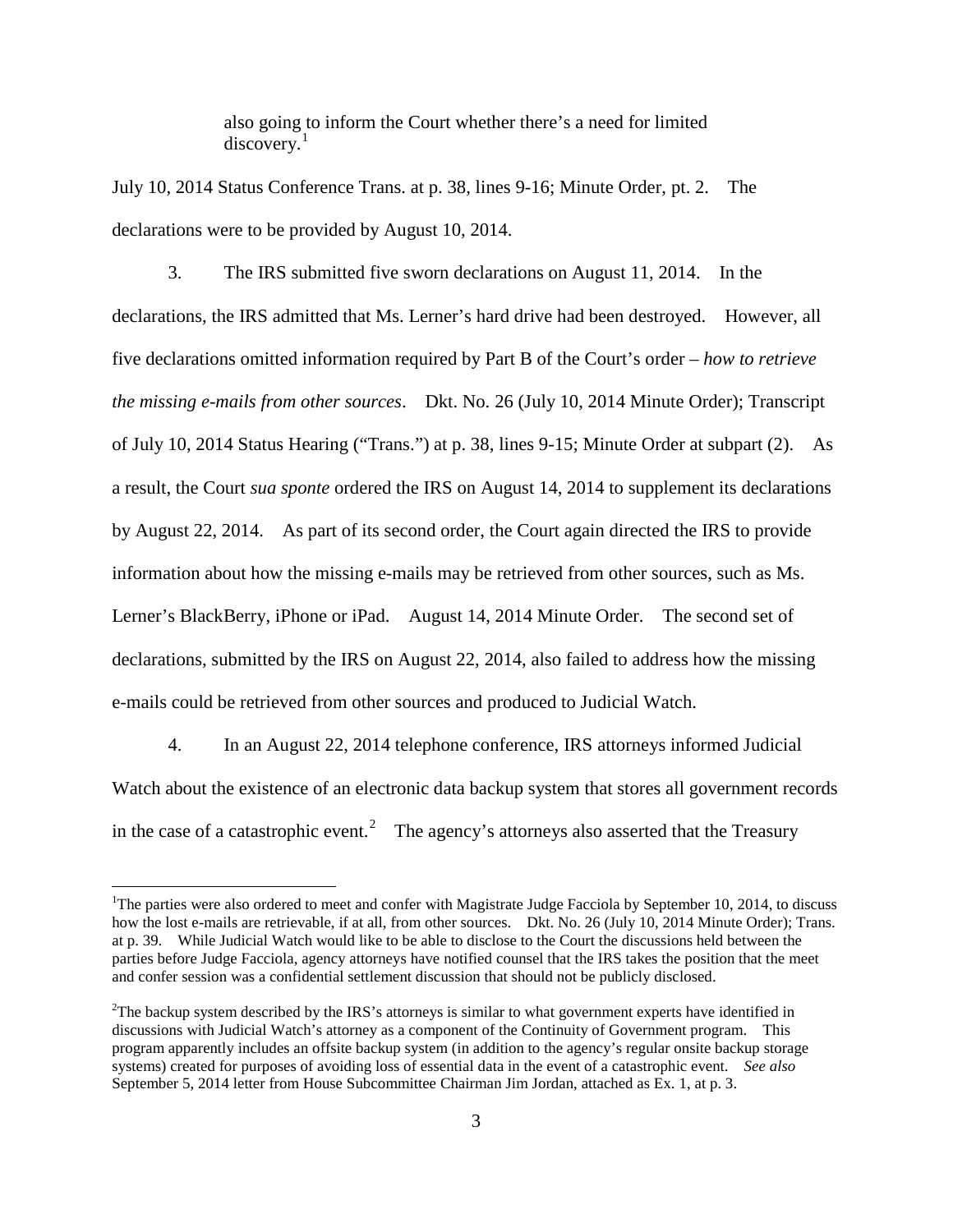Inspector General for Tax Administration ("TIGTA") is looking into whether some of these backup tapes may include the missing e-mails, but that the IRS would not search these tapes because doing so would allegedly be too onerous. When Judicial Watch requested that the IRS supplement its declarations to include this material information, the IRS refused. Pursuant to the Court's orders and instructions at the July 10, 2014 status conference, this new information is precisely the kind of material information that would assist the Court in identifying other potential sources for the missing e-mails. It is also the type of information that the Court stated would be helpful to determine what discovery may be appropriate. Trans. at p. 38.

5. To date, Judicial Watch has learned that at least three different backup systems exist that may contain the missing e-mails. *See* September 5, 2014 letter from House Subcommittee Chairman Jim Jordan, attached as Ex. 1, at pp. 1-2. The IRS did not identify any of these systems in its seven declarations.<sup>[3](#page-3-0)</sup> The following is a summary of the piecemeal and often contradictory information made public by the IRS to date, but omitted from its seven declarations:

- On June 20, 2014, IRS Commissioner John Koskinen testified under oath that the IRS confirmed that backup tapes from 2011 no longer exist because they had been recycled pursuant to the agency's six-month retention cycle. *Id*.
- On July 4, 2014, almost one week before the status conference held in this Court, IRS Legislative Affairs Director Oursler learned that backup tapes from the six-month retention cycle from 2011 do indeed exist. *Id*.
- On July 17, 2014, IRS Deputy Associate Chief Counsel Thomas Kane testified under oath during a transcribed interview before Congress that

<span id="page-3-0"></span><sup>3</sup> On September 10, 2014, the IRS filed an unsworn notice informing the Court that TIGTA has taken possession of an unidentified number of exchange server drives and that the IRS has been informed by TIGTA that it does not object to the IRS resuming its investigation of the missing emails. Attached to the notice was a letter from IRS Legislative Affairs Director Leonard Oursler, dated September 5, 2014, that the IRS submitted to Congress. Dkt. No. 30 (Sept. 5, 2014 Notice by Internal Revenue Service). The notice is just another example of the piecemeal and inadequate information provided by the IRS in response to the Court's orders.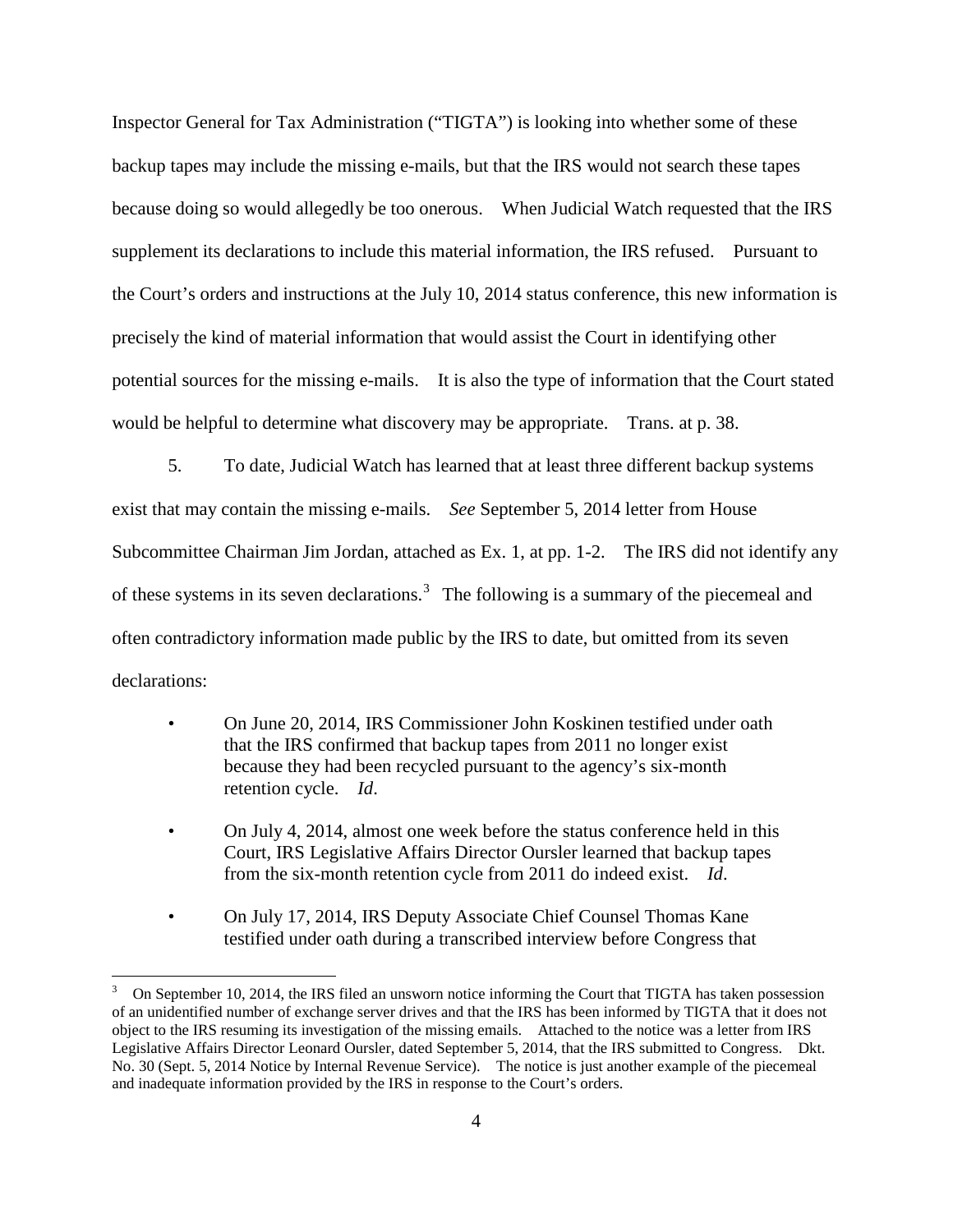certain backup recovery tapes from the six-month retention schedule may still exist. *Id.*

- On August 22, 2014, IRS attorneys admitted to Judicial Watch that a government-wide backup system exists in the event of a catastrophic event. The IRS attorneys also disclosed that TIGTA was looking at several of these backup tapes.
- On September 5, 2014, Subcommittee Chairman Jim Jordan reported that 760 exchange server drives from the IRS have been located and may contain at least some of the missing records. Ex. 1.

Based on information made public by Subcommittee Chairman Jordan, these 760 exchange server drivers are different and distinct from the backup tapes that were allegedly destroyed pursuant to the IRS's six-month retention policy. *Id*.

6. The existence of these additional storage systems for IRS records and the IRS's failure to disclose these systems to the Court is deeply troubling. They raise serious questions about the IRS's candor in responding to the Court's orders and its good faith in processing Judicial Watch's FOIA requests. Even more troubling is that the IRS appears to have knowingly omitted this crucial information from its declarations, two of which were submitted by IRS Counsel Thomas Kane, who had knowledge of at least some backup tapes as early as July 17, 2014. *Id*., p. 2; Dkt. Nos. 26-5 (August 11, 2014 Kane Decl.) and 28-2 (August 22, 2014 Kane Decl.). While it may be possible to retrieve Ms. Lerner's missing e-mails from alternative sources, the IRS has repeatedly demonstrated an unwillingness to disclose information about backup systems and other alternative sources for the e-mails. It appears unlikely that the IRS will disclose this all-important information unless Judicial Watch is able to cross-examine and ask probing, follow-up questions of knowledgeable agency witnesses. As a result, limited, focused discovery is necessary to enable Judicial Watch and the Court to obtain this obviously important information.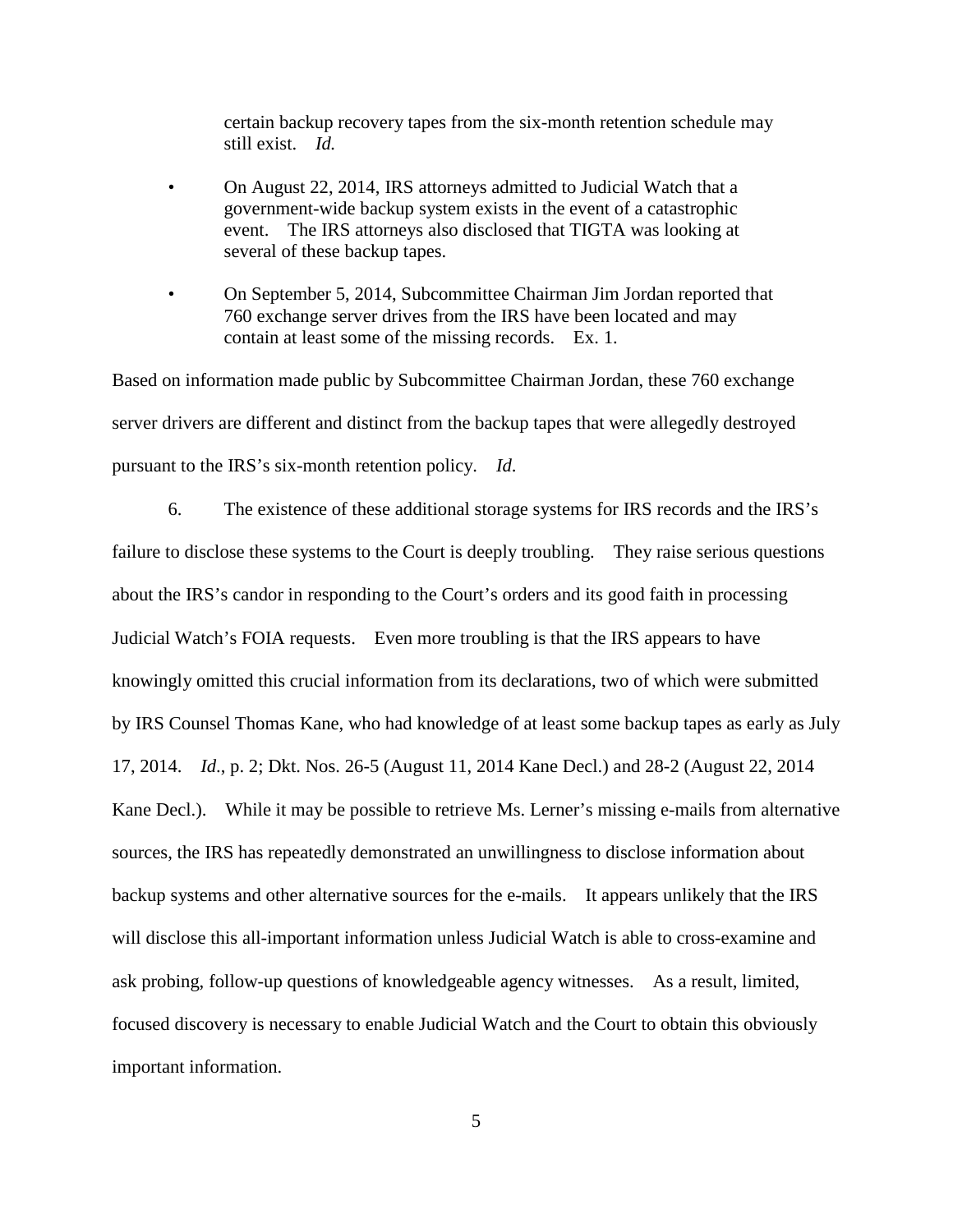7. Discovery is also necessary to identify the universe of other missing records responsive to Judicial Watch's FOIA requests. In addition to Ms. Lerner's e-mails, Judicial Watch's FOIA requests also seek internal e-mails of other IRS officials involved in the targeting of Tea Party groups, as well as communications between IRS officials and persons outside the agency regarding the targeting. According to various reports, other IRS officials also experienced hard drive crashes, causing their records to be missing. Once again, the available information is conflicting. News reports as of Friday, September 5, 2014 indicate that records are missing for five other IRS officials involved in targeting Tea Party groups. TIGTA, however, has reported that records of eight officials are missing. *See* House Committee on Oversight & Government Reform Press Release, dated September 5, 2014, attached as Ex. 2; *see also* Ex. 1 at p. 3, fn.  $3^4$  $3^4$ 

8. This information is particularly important since e-mails already produced in this litigation – e-mails that fueled a vigorous and continuing congressional inquiry into Ms. Lerner's missing e-mails – demonstrate that Ms. Lerner communicated with officials at the U.S. Department of Justice about prosecuting nonprofit groups that allegedly "lied" about their political activities in seeking tax exempt status. *See* E-mails from/to Lerner and Flax, May 8 and 9, 2014 (Bates stamped JW1559-00105) and Lerner e-mails re TIGTA report, (Bates stamped JW1559-001304 to 001305), attached as Ex. 3; House Committee on Oversight and Reform Ltr. to Attorney General Eric Holder, dated April 23, 2014, attached as Ex. 4. Identifying alternative sources from which Ms. Lerner's missing e-mails may be retrieved will also help to identify alternative sources from which the missing e-mails of other IRS officials involved in the targeting of Tea Party groups may be retrieved.

<span id="page-5-0"></span><sup>4</sup> <http://observer.com/2014/09/will-orange-be-the-new-black-for-irs-chief-lois-lerner> (September 5, 2014); [http://hosted.ap.org/dynamic/stories/U/US\\_IRS\\_LOST\\_EMAILS?SITE=AP&SECTION=HOME&TEMPLATE=D](http://hosted.ap.org/dynamic/stories/U/US_IRS_LOST_EMAILS?SITE=AP&SECTION=HOME&TEMPLATE=DEFAULT&CTIME=2014-09-05-15-47-22) [EFAULT&CTIME=2014-09-05-15-47-22](http://hosted.ap.org/dynamic/stories/U/US_IRS_LOST_EMAILS?SITE=AP&SECTION=HOME&TEMPLATE=DEFAULT&CTIME=2014-09-05-15-47-22) (September 5, 2014)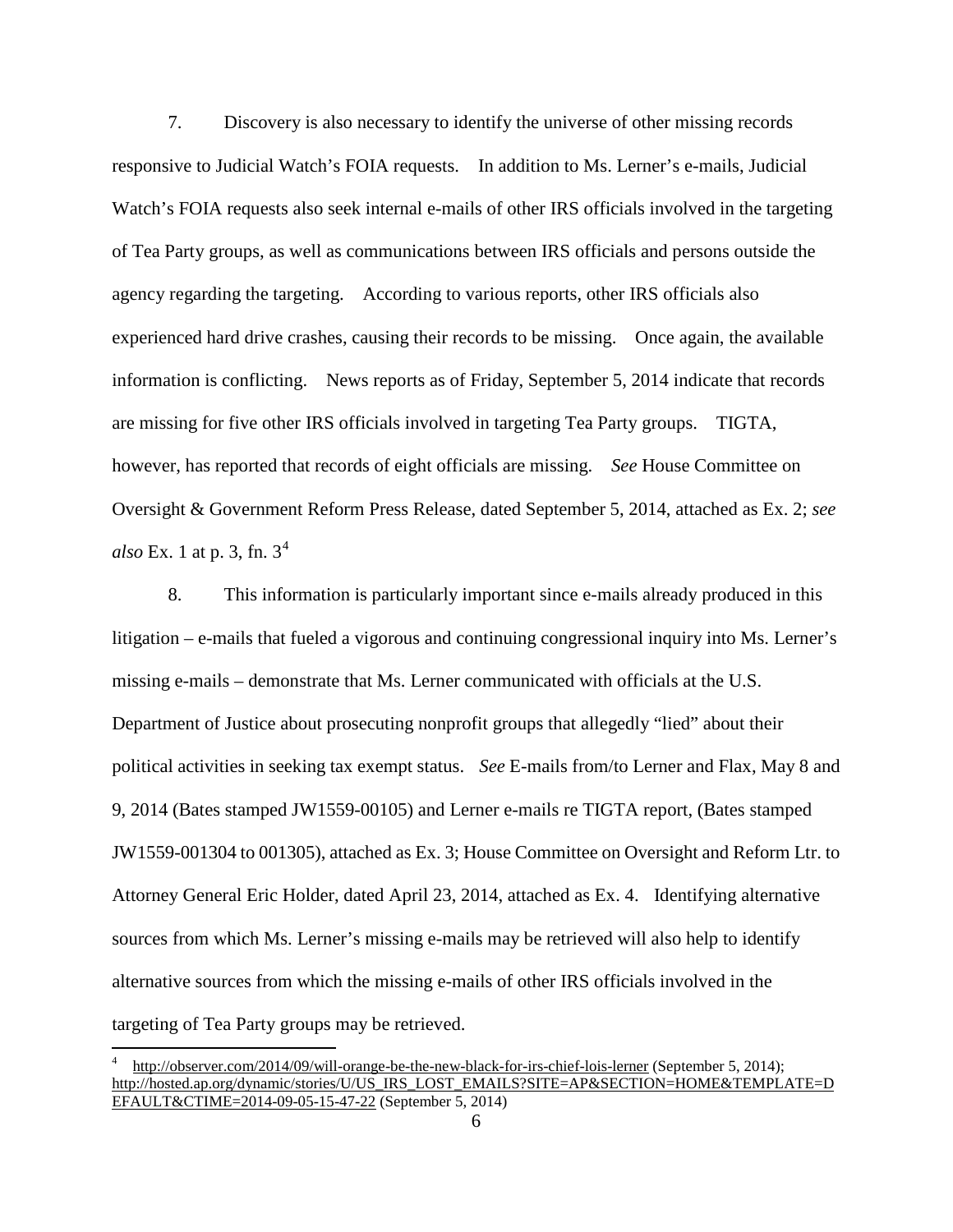9. The Internal Revenue Manual contains specific guidelines for ensuring that IRS record retention policies comply with the Federal Records Act. *See* 36 C.F.R. § 1236.10(1). These guidelines provide insight on how the missing e-mails should have been retained and where they may now be located. They also speak directly to the type of information required by the Court's July 10, 2014 order. Some of the relevant provisions are:

• Internal Revenue Manual, 1.10.3.2.3 (07-08-2011), *Emails as possible Federal Records*.

> 1. All federal employees and federal contractors are required by law to preserve records containing adequate and proper documentation of the organization, functions, policies, decisions, procedures, and essential transactions of the agency. Records must be properly stored and preserved, available for retrieval and subject to appropriate approved disposition schedules.

> > \* \* \* \*

4. Please note that maintaining a copy of an email or its attachments within the IRS email MS Outlook application does not meet the requirements of maintaining an official record. Therefore, print and file email and its attachments if they are either permanent records or if they relate to a specific case.

**•** Internal Revenue Manual, 1.15.6.8 (06-01-2010), *Security of Electronic Records*.

> 1. IRS offices will implement and maintain an effective records security program that incorporates the following:

> > \* \* \* \*

B. Provides for backup and recovery of records to protect against information loss or corruption.

• Internal Revenue Manual, 1.15.6.9 (3-27-2014), *Retention and Disposition of Electronic Records*.

> 1. The IRS Records Officer is the liaison with NARA and customer organizations for ensuring that electronic records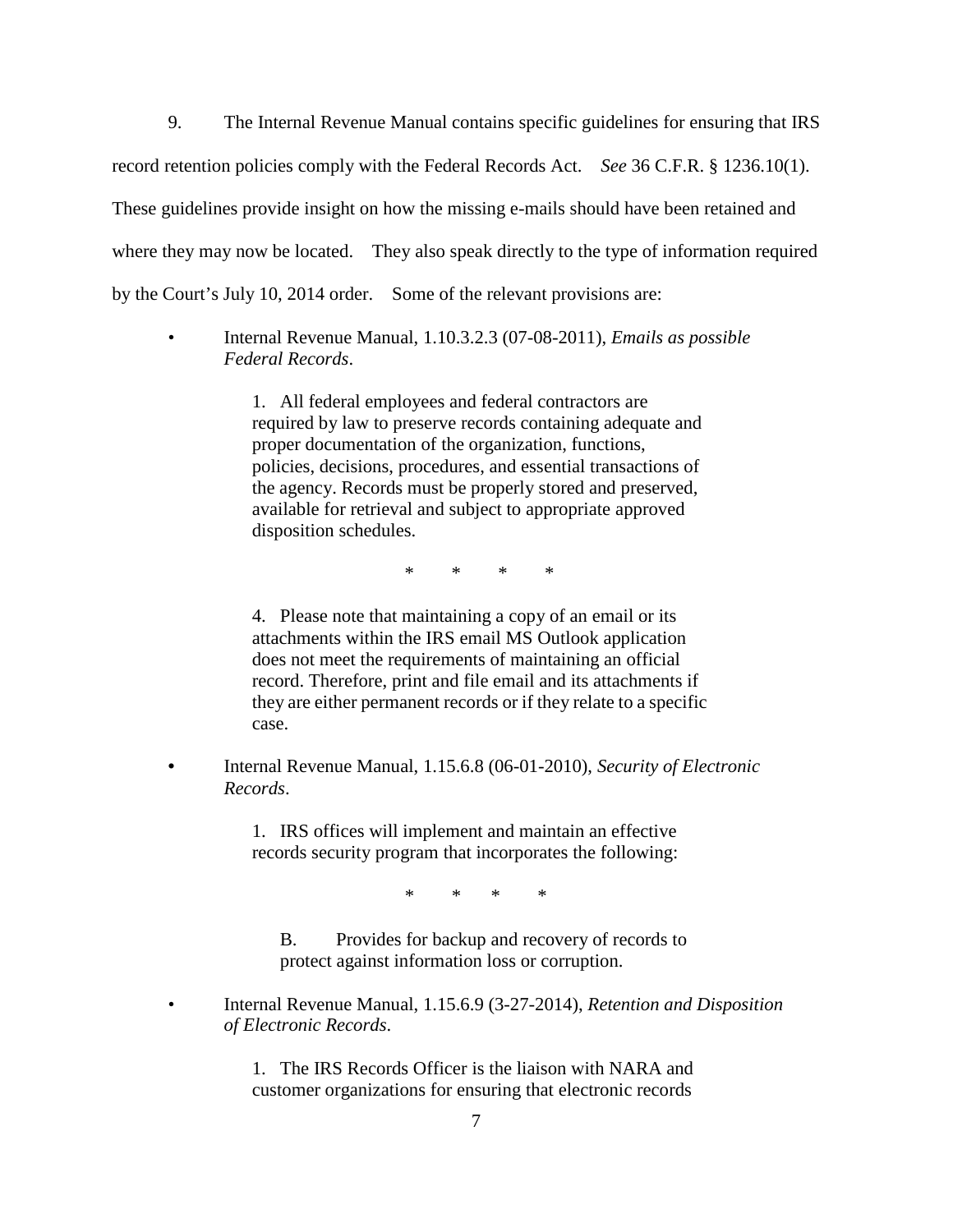and the related documentation are retained for as long as needed by the IRS.

2. Records created within e-mail systems, which meet the criteria of a federal record, are subject to the same retention periods as the paper or hard-copy versions. Therefore, these records must be retained electronically according to the NARA-approved disposition authority or printed and associated with the appropriate recordkeeping system. Temporary e-mail records can be deleted only when they are eligible for destruction or when they have been printed and associated with the appropriate recordkeeping system….

Not one of the declarations submitted to the Court discusses this plainly relevant information.

10. Nor does a single one of the IRS's declarations speak to: (1) the status of the

backup tapes on the alleged six-month retention schedule; (2) the 760 exchange server drivers; (3) the catastrophic backup system disclosed to Judicial Watch in the August 22, 2014 telephone conference; or (4) whether a search is being done for records of assistants who monitored Ms. Lerner's e-mail communications.<sup>[5](#page-7-0)</sup> The IRS's unwillingness to provide this crucial information – information that the IRS was ordered to disclose to this Court, under oath, more than two months ago – demonstrates that the only way the information is ever likely to be provided is if discovery is allowed and Judicial Watch is permitted to cross-examine agency witnesses knowledgeable about these subjects.<sup>[6](#page-7-1)</sup>

11. While not an ordinary occurrence, discovery in FOIA cases is permissible. *See*, *e.g.*, *Landmark Legal Found. v. Envtl. Prot. Agency*, 959 F. Supp. 2d 175 (D.D.C. August 14,

<span id="page-7-0"></span><sup>5</sup> July 19, 2011 e-mail from Lerner to Carl Froehlich and Oct. 16, 2012 e-mail from Lerner to Troy Paterson, Oct. 2012 (Bates stamped JW1559-003384), attached hereto as Ex. 5.

<span id="page-7-1"></span><sup>&</sup>lt;sup>6</sup> Mr. Kane's second declaration identifies a BlackBerry used by Ms. Lerner that was "wiped clean" and "removed as scrap for disposal" in June 2012, but fails to disclose what happened to the information stored on the device or even that a second BlackBerry was destroyed during the relevant time period for lost records in November 2010. Dkt. No. 28-2 (August 14, 2014 Kane Decl.) at ¶ 4. This is just one more example of incomplete information provided by the agency and of serious allegations of destruction of information after Congressional inquiries began as a result of information disclosed by Judicial Watch in this litigation. Ex. 1 at p. 3; *see also* [http://youtu.be/z8PNIfg1fDs.](http://youtu.be/z8PNIfg1fDs)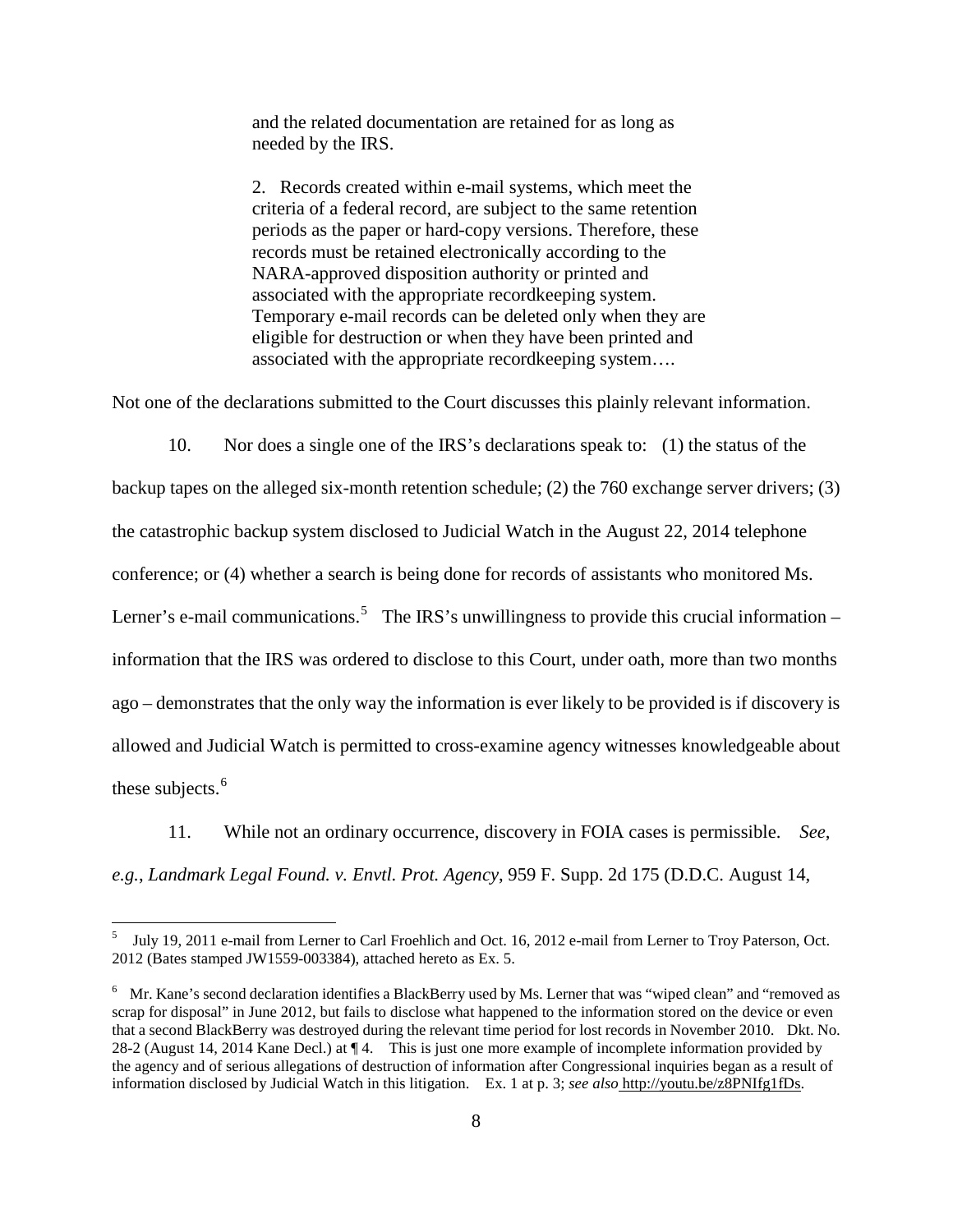2013) (RCL) (permitting limited discovery to address the adequacy of the search); *Citizens for Responsibility and Ethics in Washington v. Office of Admin.*, No. 07-964 (D.D.C. Feb. 11, 2008) (CKK) (order authorizing jurisdictional discovery in FOIA/PRA case); *Public Citizen Health Research Group v. Food and Drug Admin.*, 997 F. Supp. 56, 72 (D.D.C. 1998) (RCL) (permitting discovery for "investigating the scope of the agency search for responsive documents, the agency's indexing procedures, and the like"). In addition, "when there is evidence of some wrongdoing such as … a material conflict in agency affidavits, *Long v. U.S. Dep't of Justice*, 10 F. Supp. 2d 205 (N.D.N.Y. 1998), limited discovery has been allowed." *Citizens for Responsibility & Ethics in Washington v. Nat'l Indian Gaming Comm'n*, 467 F. Supp. 2d 40, 56 (D.D.C. 2006) (RMC).

12. The unusual circumstances of this case plainly warrant limited, focused discovery. In order for this case to be fairly adjudicated, Judicial Watch and the Court require a clear and thorough understanding of what records are missing, how the missing records can be obtained from alternative sources, and what efforts the IRS has or has not undertaken to obtain the missing records from these other sources. The public interest also demands clear, thorough answers to these important questions. Because the IRS has been unwilling to provide this information in any of its seven declarations and because the Court deemed this information highly relevant, Judicial Watch respectfully requests that it be permitted to obtain the information through written discovery and depositions of knowledgeable agency witnesses or some other, court-directed discovery that the Court deems just and appropriate.

WHEREFORE, Judicial Watch respectfully requests that its motion for limited discovery be granted.

9